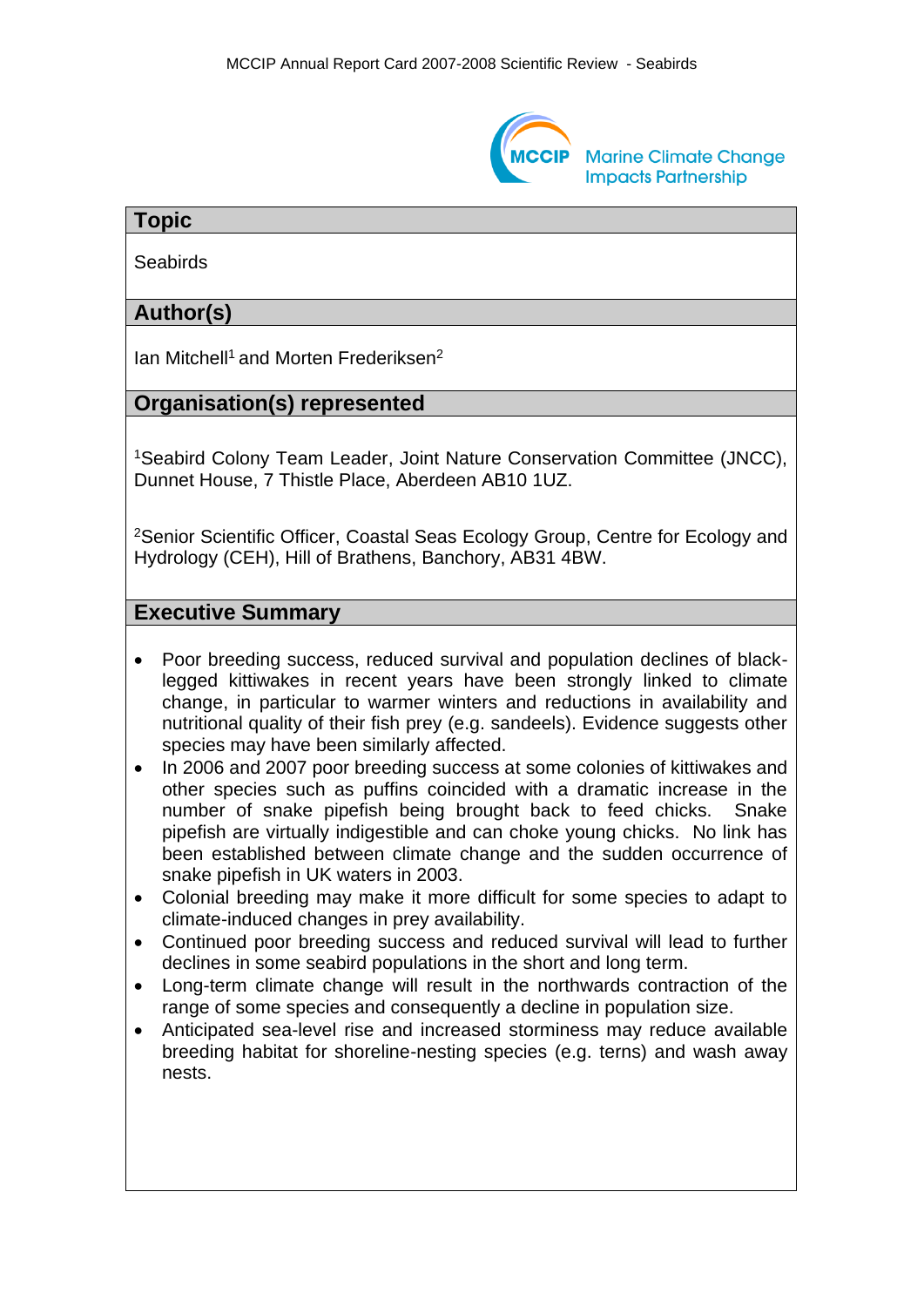#### **Full review**

Current and future climate change is likely to affect seabirds in two major ways, either directly through an increased frequency of severe weather causing e.g. nest flooding, or indirectly through changes in their food supply. The consensus is that indirect effects are likely to be more important for most species. How climate change affects seabirds is therefore to a large extent determined by how sensitive their preferred prey is to changes in temperature, salinity etc., and whether alternative prey is, or will become, available.

The breeding of seabirds in the UK has already been linked to large-scale climatic fluctuations, such as the North Atlantic Oscillation (NAO). The NAO influences winter weather conditions in the UK and northern Europe, with more positive NAO indices resulting in warm, wet and stormy weather and more negative indices producing colder and drier conditions. For example, the more positive the NAO, the more likely northern fulmar (*Fulmarus glacialis*) chicks were to fledge successfully (Thompson & Ollason, 2001) and the earlier blacklegged kittiwakes (*Rissa tridactyla*) and common guillemots (*Uria aalge*) started to breed (Frederiksen *et al.,* 2004a).

Seabirds are very long-lived, and changes in population size tend to be slow. However, some remarkable changes in UK seabirds have occurred recently. Black-legged kittiwake populations in the North Sea have decreased by more than 50% since 1990, and declines have also occurred in e.g. Arctic skuas (S*tercorarius parasiticus*) and European shags (*Phalacrocorax aristotelis*) (Mavor *et al.,* 2006). The most recent information on breeding success, from 2006 [\(www.jncc.gov.uk/page1550\)](http://www.jncc.gov.uk/page1550), showed that seabirds on the west coast of Britain had their second successive poor season; for some colonies it was the worst on record. This was surprising since these colonies appeared unaffected in 2004 when colonies on the east coast experienced widespread breeding failures that made front-page headlines [\(environment.independent.co.uk/article49640.ece\)](file:///C:/Documents%20and%20Settings/Ian%20Mitchell/Local%20Settings/Temp/environment.independent.co.uk/article49640.ece).

The area of the UK that appears to have been most affected by seabird population declines is Shetland, which is one of the most important areas for breeding seabirds in Europe. The total numbers of Arctic skuas, Arctic terns (*Sterna paradisaea*) and black-legged kittiwakes breeding in Shetland fell by 42%, 19% and 62% respectively between two censuses in 1985-88 and 1998- 2002 (Mitchell *et al.,* 2004). The declines were associated with poor breeding success and, subsequently, the decline in these species has continued, with 2004 the least productive year on record for all three species (Mavor *et al.,*  2005).

This poor breeding in Shetland and in other parts of the UK appeared to be the result of adult birds being unable to find enough food to feed their chicks or even consider breeding in the first place. In Shetland Arctic skuas, Arctic terns, kittiwakes and other species feed mainly on lesser sandeels (*Ammodytes marinus*). The survival and body condition of black-legged kittiwakes breeding on Foula, Shetland was strongly associated with sandeel abundance, as was that of their main predator, the Great Skua (*Stercorarius skua*) (Oro & Furness, 2002). These sandeels originate from the spawning stock around Orkney and are carried by currents to the waters around Shetland. Therefore the number of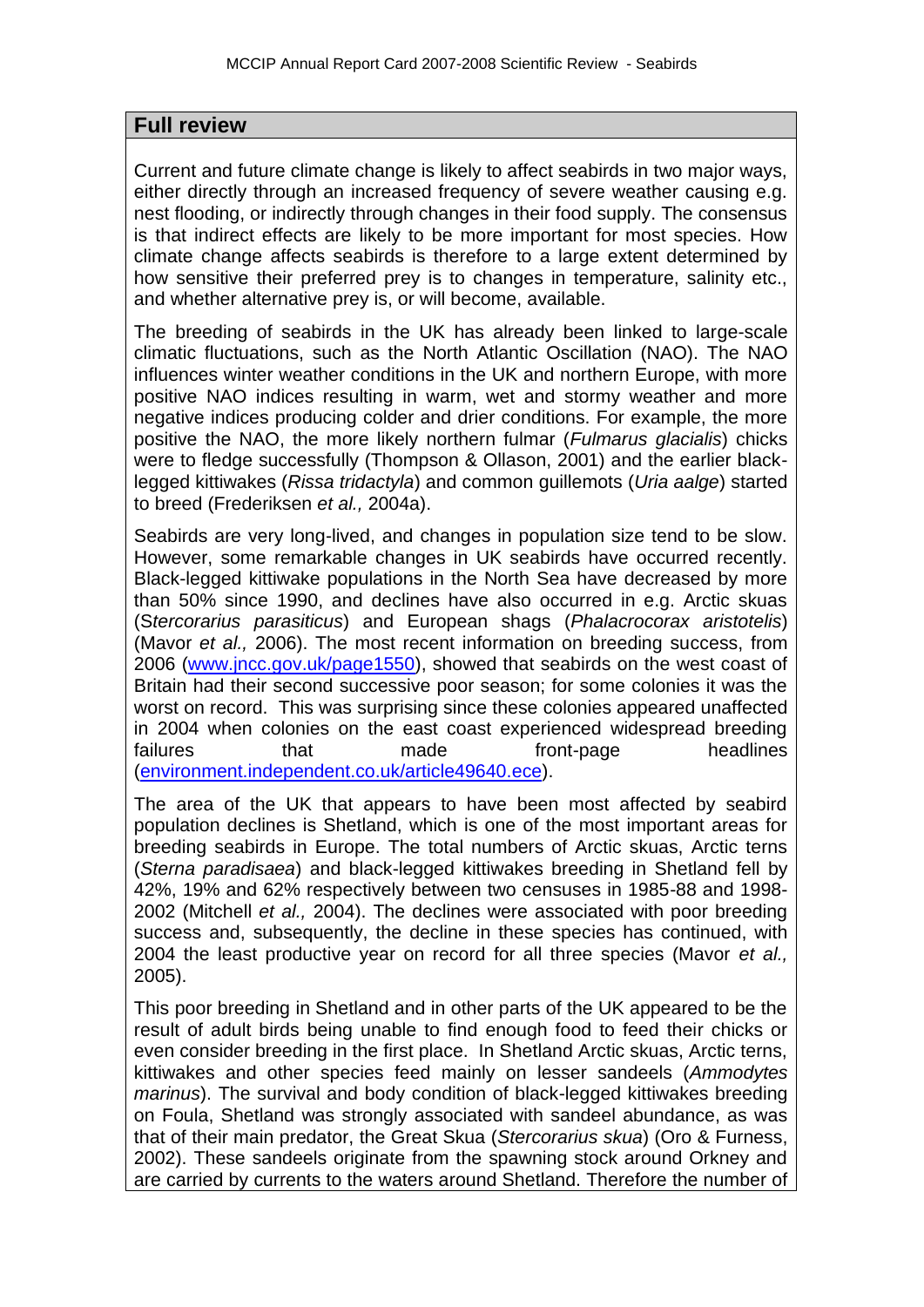sandeels around Shetland is dependent on the success of the Orkney stock. As a result, the annual breeding success of black-legged kittiwakes on Shetland is correlated with those on Orkney, but the latter are usually more successful (Frederiksen *et al.,* 2005; Mavor *et al.,* 2006). However, in the mid-1980s currents failed to deliver larval sandeel to Shetland and the stock there collapsed, leading to successive years of breeding failures of several important seabird populations (Wright, 1996).

Sandeels are the main prey for many seabirds breeding along the North Sea coast, while elsewhere, other species such as sprat (*Sprattus sprattus)* and herring (*Clupea harengus*) are predominantly taken. Sandeel distribution in UK waters is patchy, with distinct spawning aggregations (Proctor *et al.,* 1998; Pedersen *et al.,* 1999) and the varying fortunes of these distinct sandeel stocks may have led to the observed geographical variation in breeding success of black-legged kittiwakes (Frederiksen *et al.,* 2005) and perhaps other species that rely on sandeels. Black-legged kittiwakes and terns feed on sandeels just below the surface, while Arctic skuas steal sandeels from these species (and also from auks) and so are dependent on the ability of other species to find food and therefore tend to exhibit poor breeding success in the same years as their hosts (Mavor *et al.,* 2006). Other piscivorous species such as auks, European shags and great cormorants (*Phalacrocorax carbo*) can reach food much deeper below the surface by pursuit diving or by plunge-diving (northern gannet, *Morus bassanus*) and so tend to have access to a wider range of prey even when some fish stocks are low. However, diving species are by no means immune to the effects of food shortages. For instance, on the Isle of May, the breeding success of European shags has been positively correlated with the size of the local sandeel stock (Rindorf *et al.,* 2000) and in years of poor sandeel availability, up to 60% of the breeding population of shags on the island have deferred breeding.

It is not only a shortage of sandeels that may be affecting seabirds, but also a reduction in quality. In 2004, the energy content of sandeels, sprats and herring brought back to the Isle of May by seabirds was much lower than in previous years and as a consequence, chicks were in poor condition and many failed to fledge, despite being fed normal quantities of fish (Wanless *et al.,* 2005). Furthermore, the size of sandeels caught by (and available to) Atlantic puffins (*Fratercula arctica*) from the Isle of May decreased by 40% over the period 1973-2002 (Wanless *et al.,* 2004).

It was widely claimed that the recent shortages and/or poor quality of sandeels are a result of climate change. This claim relies on two separate but as yet unconnected pieces of evidence. The first relates to sandeels in the North Sea. Around the mid 1980s, rises in sea surface temperatures (SST) led to a shift in the plankton communities in the North Sea, whereby species composition and biomass completely changed (Beaugrand *et al.,* 2003), and consequently there was a reduction in sandeel recruitment (Arnott & Ruxton, 2002). The second relates to a growing number of studies that have shown the effects of SST on UK seabird populations. For instance, both breeding success and individual survival of black-legged kittiwakes in the North Sea was lower following warm winters (when SST was higher). Most other studies also indicate that high temperatures, particularly in winter, are detrimental to seabirds: survival was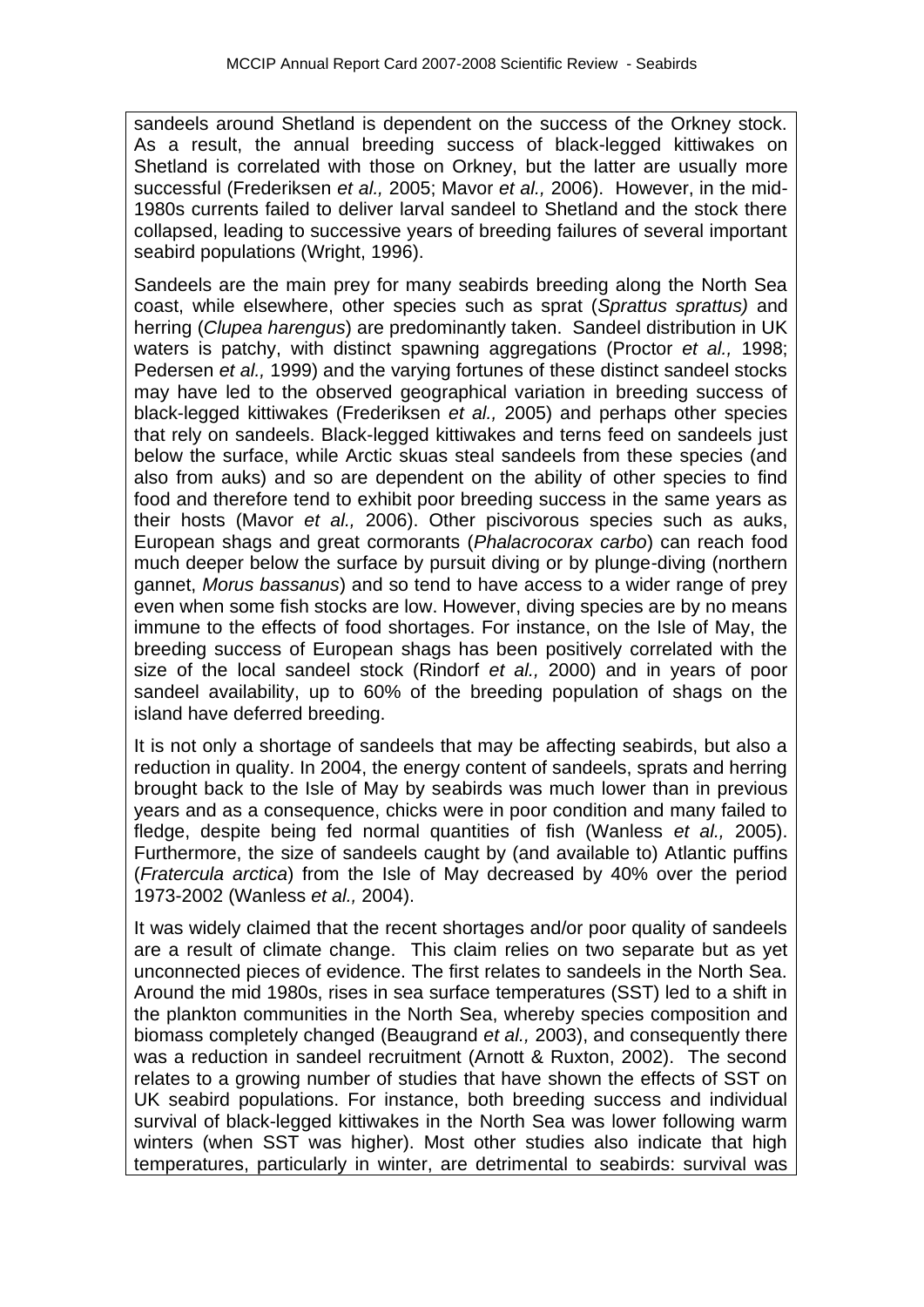lower during or after mild winters for Atlantic puffins (Harris *et al.,* 2005), common guillemots (Votier *et al.,* 2005) and Northern fulmars (Grosbois & Thompson*,* 2005).

It is generally assumed that this happens because recruitment to fish stocks is low during warm winters, due either to lack of suitable food at the right time or increased predation. However, it is unclear how much climate-induced changes in sandeel populations may be contributing to poor breeding. For instance, on the west coast of Britain, where seabirds are much less reliant on sandeels, it is unclear what is inhibiting seabirds' ability to find enough food. In Shetland it has been suggested that the recovery of the herring stock to levels not seen for 40 years, has increased the predation pressure on larval sandeels and reduced the sandeel availability to seabirds (Frederiksen *et al.,* 2007). Elsewhere in the North there is evidence that fisheries have had a significant impact on seabird populations. Fisheries can have both positive and negative effects. Industrial fisheries for fishmeal compete directly with seabirds for small, oily 'forage' fish such as sandeels. There is substantial evidence that sandeel fisheries on the Wee Bankie off SE Scotland during the 1990s had negative effects on blacklegged kittiwakes in that area (Frederiksen *et al.,* 2004b). On the other hand, discards from fisheries for human consumption have provided an important food source for some seabirds, and recent declines in discards have probably affected these species (Votier *et al.,* 2004). Overfishing of predatory fish such as cod may have had a long-term positive effect on seabirds by allowing forage fish stocks to increase.

In a warming environment, the timing of many annual events is likely to change, and predators such as seabirds need to be able to adjust when they breed to when food is available. Common guillemots tend to breed earlier following mild winters (as indicated by the NAO index), presumably because prey availability peaks earlier in such years (Frederiksen *et al*., 2004a). Detailed studies show that although breeding earlier is better for individual females, because they are more likely to raise a chick successfully, their ability to do so is constrained by the need to breed at the same time as other females in this highly social species (Reed *et al.*, 2006). Guillemots breed at extremely high densities (up to 20 pairs per square metre), and breeding at the same time ensures eggs and chicks get protection from neighbours against predators and inclement weather. Given the current rapid pace of climate change, these results give some cause for concern and suggest that social constraints are likely to slow down the rate at which guillemots can adapt their timing of breeding to when prey is available through natural selection.

Since 2003, a dramatic increase in the occurrence of the snake pipefish (*Entelurus aequoreus*) has been observed in British waters (Kirby *et al.*, 2006; Harris *et al.*, 2007). The cause of this increase is at present unknown. This long, thin and bony fish often occurs near the sea surface and is a slow swimmer, and as a consequence it is very easy for seabirds to catch. Many seabird species have been observed bringing snake pipefish to their chicks in several colonies around the UK, with the number of observations increasing up to 2006, and there are also many records of birds feeding on them at other times of the year (Harris *et al.*, 2007). However, these fish are very difficult to swallow and their energy content is low (Harris *et al.*, in review), so they are a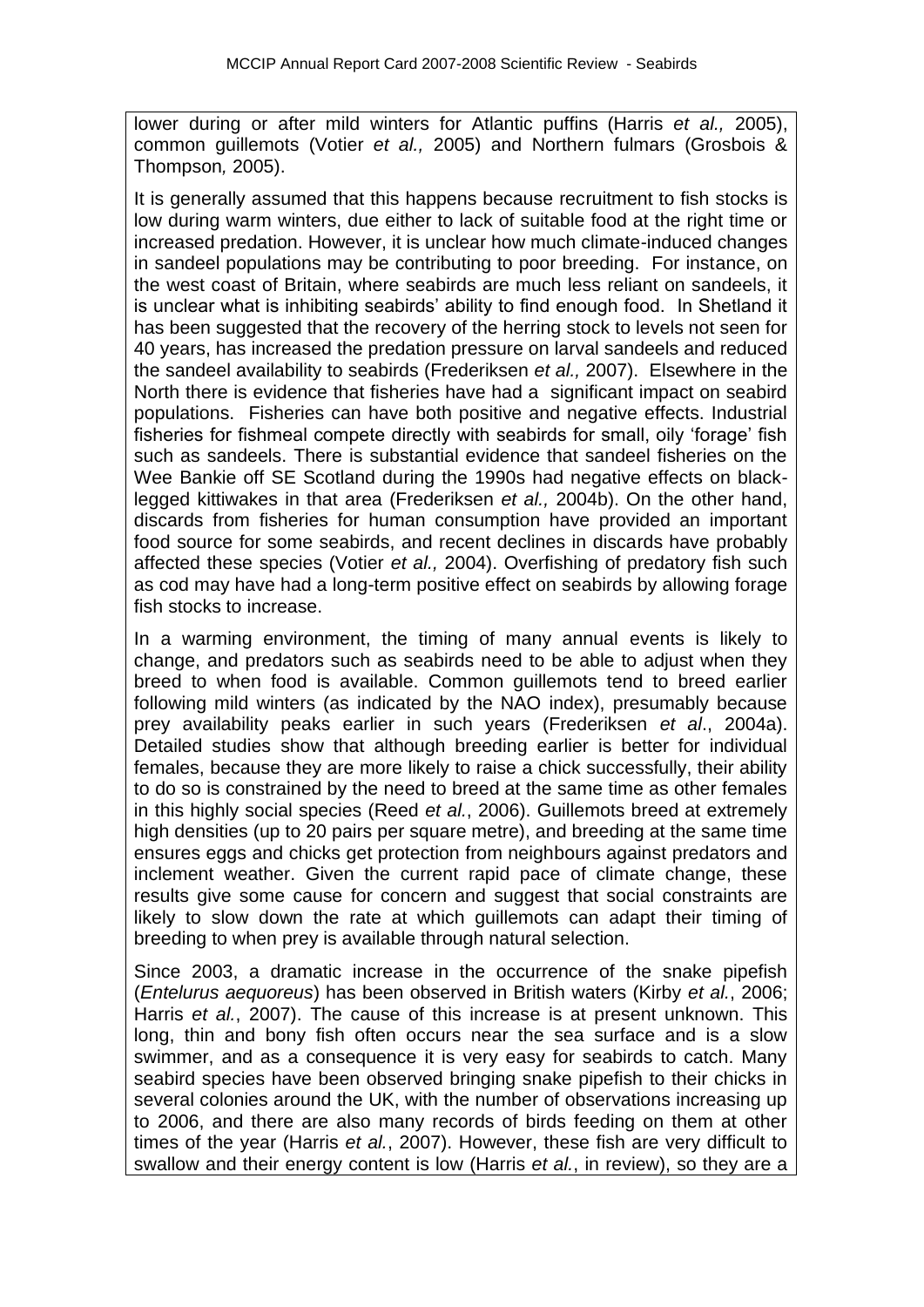poor food source for growing seabird chicks. Indeed, there are many records of chicks rejecting pipefish, and occasionally young birds have been observed to choke to death while trying to swallow them. Catching snake pipefish thus seems at best to be a waste of effort for seabird parents and could potentially be harmful, and they are not a viable alternative food source when preferred prey (small oily fish, mainly sandeels) are in short supply, as has been the case in recent years.

Modelling studies predicting how seabirds will respond to climate change in the long term are still at an early stage, but some general predictions can be made. Many of the common breeding seabirds in the UK are at or near the southern edge of their range, and it therefore seems likely that they would be affected by current and future climate change, and that populations may decline and ranges contract northwards. At the same time, very few seabird species currently breeding south of the UK seem likely to take up residence here. A decline in numbers and diversity of breeding seabirds is therefore expected in the longer term.

Because seabirds are very long-lived, it is only possible to document and understand the causes of changes in population size and distribution by continuous monitoring over many years. Trends in population size and breeding success of all UK seabirds are monitored under the Seabird Monitoring Programme (see www.jncc.gov.uk/seabirds), coordinated by the Joint Nature Conservation Committee, the Royal Society for the Protection of Birds and the Shetland Oil Terminal Environmental Advisory Group. More detailed data on a selection of species come from a small number of sites where intensive long-term studies take place. The most important of these sites is the Isle of May in the Firth of Forth, where breeding success, survival of adult and young birds, foraging behaviour and diet of five key species are followed in great detail by the Centre for Ecology & Hydrology, which also carries out research on how seabirds are affected by climate [\(www.ceh.ac.uk/sections/bpp/Coastal.htm\)](http://www.ceh.ac.uk/sections/bpp/Coastal.htm). Other sites providing important information are Foula in Shetland (University of Glasgow), Eynhallow in Orkney (University of Aberdeen) and Skomer in SW Wales (Universities of Sheffield and Oxford, Wildlife Trust for South and West Wales).

## **Confidence assessments**

**'What is already happening' – Medium 'What could happen in the future' – Low**

|                                    | what is happening now | what could happen in<br>the future |
|------------------------------------|-----------------------|------------------------------------|
| Amount of evidence                 | moderate              | low                                |
| Level of agreement or $\vert$ high |                       | moderate                           |
| consensus                          |                       |                                    |
| Level of confidence                | medium                | low                                |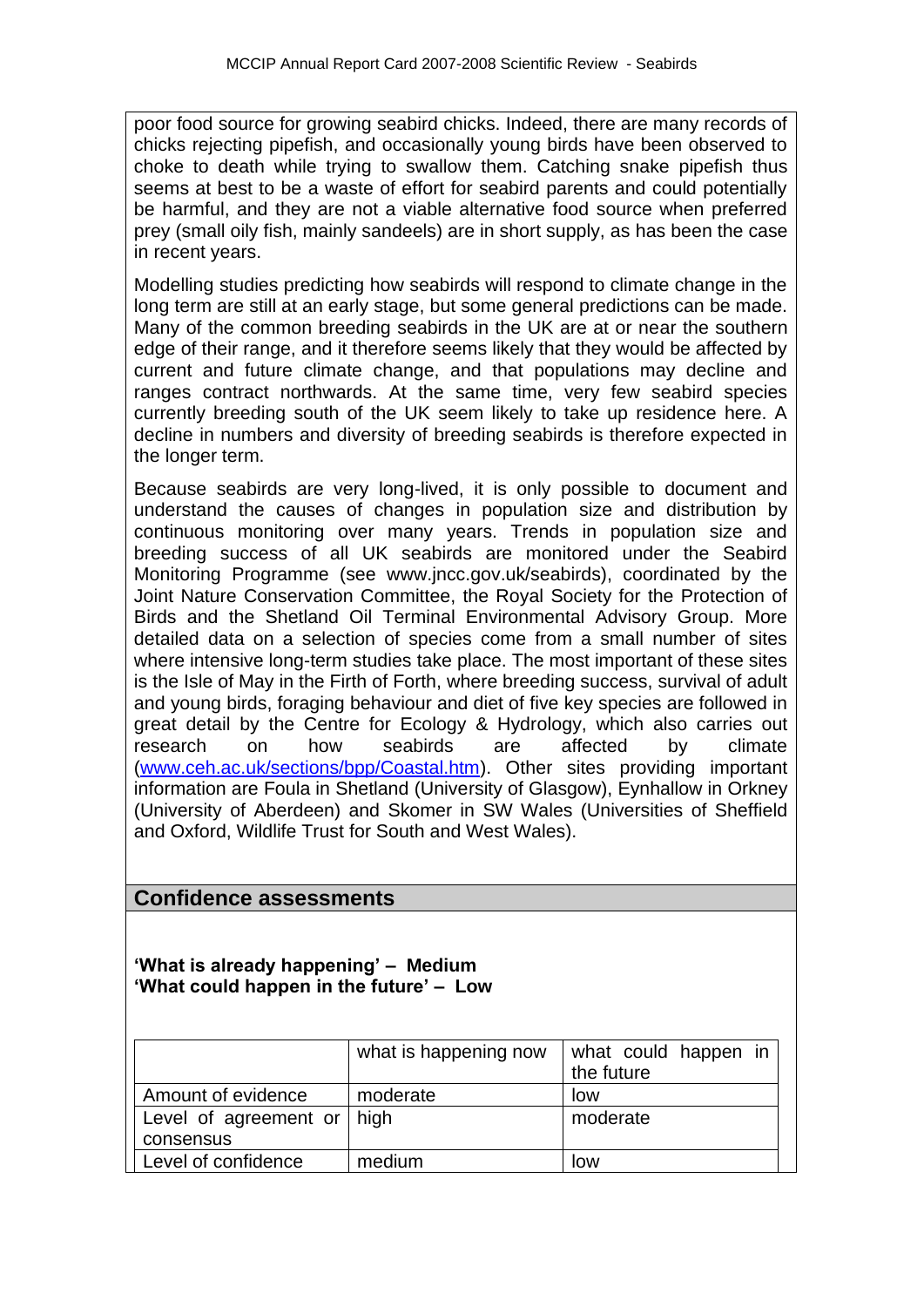## **Knowledge gaps**

- Too little is known about seabirds, their diet, fish abundance and plankton ecology in areas outside the North Sea, particularly off the west coast of Scotland. Survey coverage should be improved in this area. Better survey coverage of e.g. seabird demography and phenology would also be extremely valuable, and would allow the generality of findings from a few highly detailed studies to be assessed.
- The response of seabird prey, i.e. mostly small fish such as sandeels, to climate change is not at all well understood. We need to know why recruitment of sandeels and possibly other species seems to be negatively affected by warmer winters. Likewise, we need to know whether the recent population explosion of snake pipefish is linked to climate change.
- A better understanding is needed of how individuals respond to climate change. Seabird populations consist of very long-lived individuals, and their ability to cope with climate change at the population level will to a large extent be determined by how individuals respond. The options for microevolutionary change may also be constrained by social interactions among individuals. Resolving these questions will require detailed long-term studies of marked individuals.

#### **Commercial impacts**

A potential major decline in breeding seabirds would be likely to affect the ecotourism industry, particularly in Scotland.

## **References**

- Arnott, S. A. and Ruxton, G. D. (2002) Sandeel recruitment in the North Sea: demographic, climatic and trophic effects. Marine Ecology Progress Series, 238, 199-210.
- Beaugrand, G., Brander, K. M., Lindley, A., Souissi, S. and Reid, P. C. (2003) Plankton effect on cod recruitment in the North Sea. Nature, 426, 661- 664.
- Frederiksen, M., Edwards, M, Mavor, A.R. and Wanless, S. (2007). Regional and annual variation in black-legged kittiwake breeding productivity is related to sea surface temperature, Mar Ecol Prog Ser, 350: 137–143
- Frederiksen, M., Harris, M. P., Daunt, F., Rothery, P. and Wanless, S. (2004a) Scale-dependent climate signals drive breeding phenology of three seabird species. Global Change Biology, 10, 1214-1221.
- Frederiksen, M., Wanless, S., Harris, M. P., Rothery, P. and Wilson, L. J. (2004b) The role of industrial fishery and oceanographic changes in the decline of the North Sea black-legged kittiwakes. Journal of Applied Ecology, 41, 1129-1139. A popular account of this study is available at [www.nerc.ac.uk/publications/documents/pe-aut04/black-legged kittiwakes.pdf.](http://www.nerc.ac.uk/publications/documents/pe-aut04/kittiwakes.pdf)
- Frederiksen, M., Wright, P. J., Harris, M. P., Mavor, R. A., Heubeck, M. and Wanless, S. (2005) Regional patterns of kittiwake *Rissa tridactyla* breeding success are related to variability in sandeel recruitment. Marine Ecology Progress Series, 300, 201-211.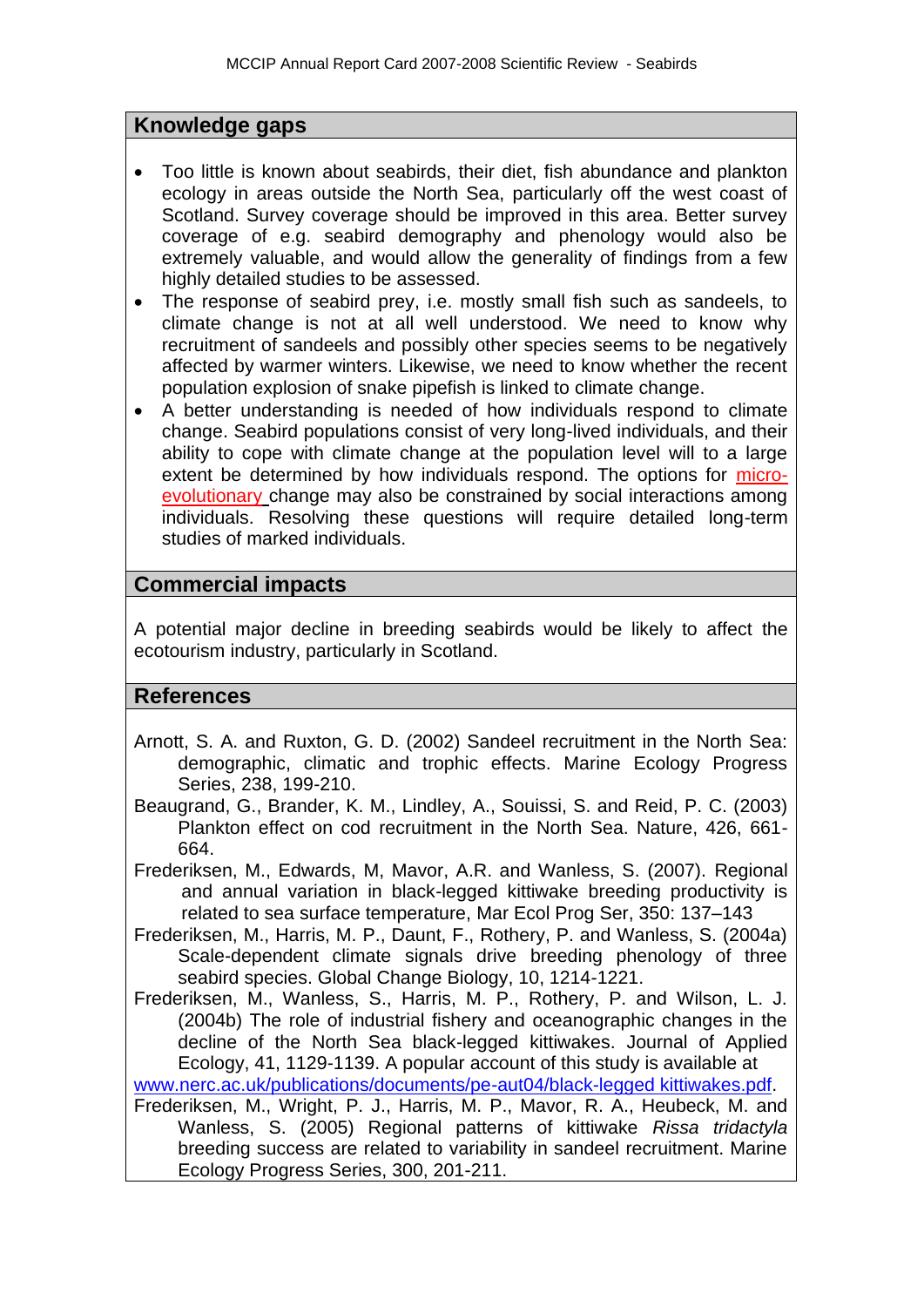- Grosbois, V. and Thompson, P. M. (2005) North Atlantic climate variation influences survival in adult fulmars. Oikos, 109, 273-290.
- Harris, M. P., Anker-Nilssen, T., McCleery, R. H., Erikstad, K. E., Shaw, D. N. and Grosbois, V. (2005) Effect of wintering area and climate on the survival of adult Atlantic puffins *Fratercula arctica* in the eastern Atlantic. Marine Ecology Progress Series, 297, 283-296.
- Harris, M. P., Beare, D., Toresen, R., Nøttestad, L., Kloppmann, M., Dörner, H., Peach, K., Rushton, D. R. A., Foster-Smith, J. and Wanless, S. (2007) A major increase in snake pipefish (*Entelurus aequoreus*) in northern European seas since 2003: potential implications for seabird breeding success. Marine Biology, 151, 973-983.
- Harris, M. P., Newell, M., Daunt, F., Speakman, J. R. & Wanless, S. (in review) Snake pipefish *Entelurus aequoreus* are poor food for seabirds.
- Kirby, R. R., Johns, D. G. and Lindley, J. A. (2006) Fathers in hot water: rising sea temperatures and a Northeastern Atlantic pipefish baby boom. Biology Letters, 2, 597-600.
- Mavor, R. A., Parsons, M., Heubeck, M. and Schmitt, S. (2005) Seabird numbers and breeding success in Britain and Ireland, 2004. Peterborough, Joint Nature Conservation Committee. (UK Nature Conservation, No.29)
- Mavor, R. A., Parsons, M., Heubeck, M. and Schmitt, S. (2006) Seabird numbers and breeding success in Britain and Ireland, 2005. Peterborough, Joint Nature Conservation Committee. (UK Nature Conservation, No.30)
- Mitchell, P. I., Newton, S. F., Ratcliffe, N. and Dunn, T. E. (2004) Seabird Populations of Britain and Ireland. T and A D Poyser; London.
- Oro, D. and Furness, R. W. (2002) Influences of food availability and predation on survival of Kittiwakes. Ecology, 83, 2516-2528.
- Pedersen, S. A., Lewy, P. and Wright, P. (1999) Assessments of the lesser sandeel (*Ammodytes marinus*) in the North Sea based on revised stock divisions. Fisheries Research, 41, 221-241.
- Proctor, R., Wright, P. J. and Everitt, A. (1998) Modelling the transport of larval sandeels on the north west European shelf. Fisheries Oceanography, 7, 347-354.
- Reed, T. E., Wanless, S., Harris, M. P., Frederiksen, M., Kruuk, L. E. B. and Cunningham, E. J. A. (2006) Responding to environmental change: plastic responses vary little in a synchronous breeder. Proceedings of the Royal Society series B, 273, 2713-2719.
- Rindorf, A., Wanless, S., and Harris, M. P. (2000) Effects of changes in sandeel availability on the reproductive output of seabirds. Marine Ecology Progress Series, 202, 241-252.
- Thompson, P. and Ollason, J. C. (2001) Lagged effects of ocean climate change on fulmar population dynamics. Nature, 413, 417-420.
- Votier, S. C., Bearhop, S., Ratcliffe, N., Phillips, R. A. and Furness, R. W. (2004) Predation by great skuas at a large Shetland seabird colony. Journal of Applied Ecology, 41, 1117-1128.
- Votier, S. C., Hatchwell, B. J., Beckerman, A., McCleery, R. H., Hunter, F. M., Pellatt, J., Trinder, M. and Birkhead, T. R. (2005) Oil pollution and climate have wide-scale impacts on seabird demographics. Ecology Letters, 8, 1157-1164.